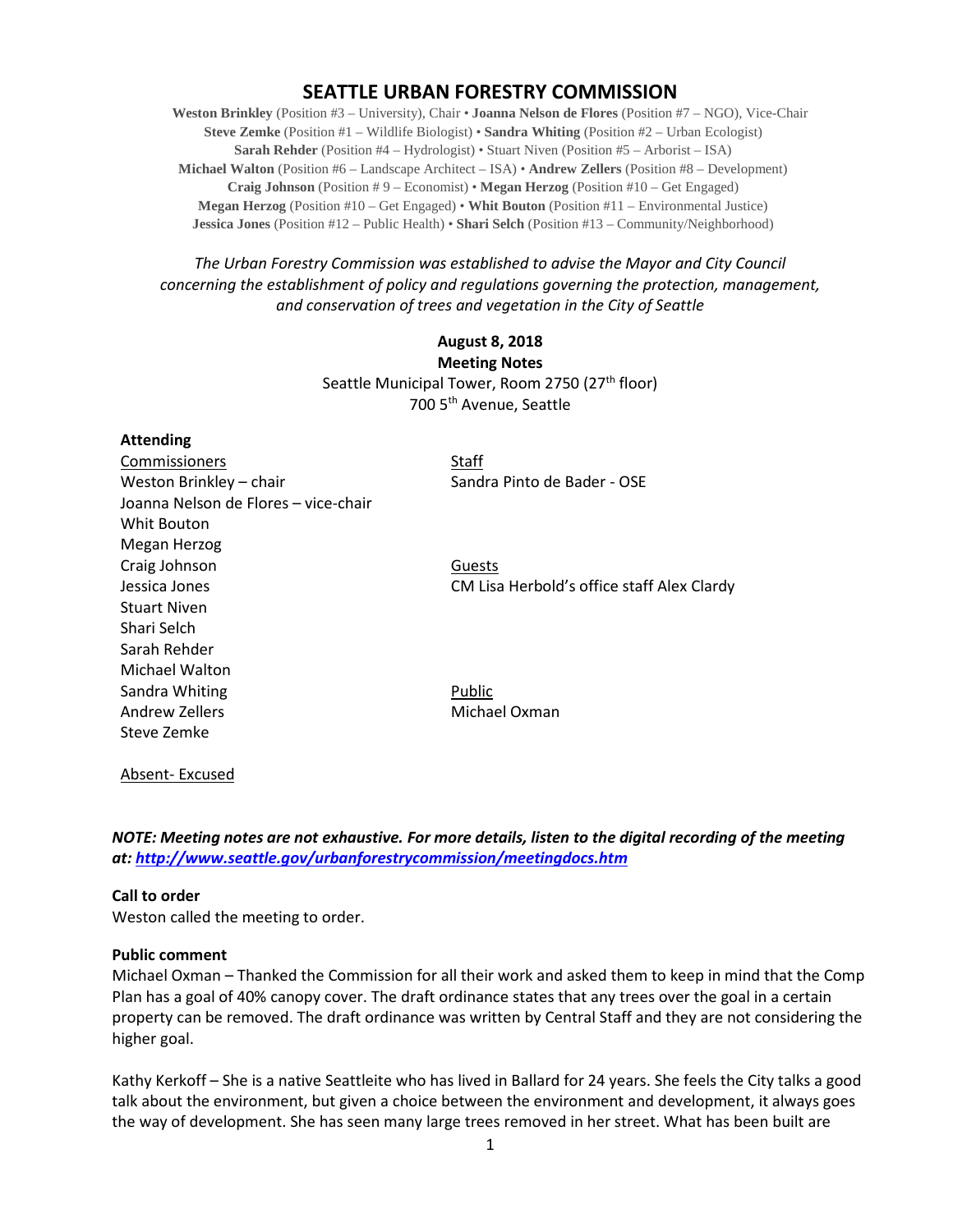town homes and 6-story apartment buildings. Four trees were planted in the planting strip in front of one of these developments. Two are dead, one is declining, and the fourth one probably won't make it. There is no ground preparation, no watering bags. Who is responsible for keeping these trees alive? She would like to urge people to look at the Small Water Cycle and see the desertification we are causing by tree removal and soil exposure. Seattle news.org published an article on April 14, 2018 about urban heat island effect showing the impact of increased heat and how people are dying because of higher temperatures.

### **Draft Tree Regulations Update Ordinance letter of recommendation**

The UFC discussed. Some of the points made include:

Weston would like to first have a policy discussion based on a sheet he put together to guide the conversation. Steve talked about different pieces from the original code that were removed in the draft ordinance.

- Lidar data is not meant to be used to determine canopy cover to the parcel level. Expensive and cumbersome to implement. Will probably not get enough funding to be successful.
- A number of tools should be used jointly. iTools are actually accurate and can be accessed from a desktop but it's hard to determine whether something is a bush or a tree. A hybrid approach might be more effective.
- A home owner is not in control of the canopy that bleeds into their property from an adjacent property tree.
- Consider different standards for different zones and how zoning might change in the future. Probably multifamily development will increase, so then the tree canopy goal will be harder to achieve.
- Stick with individual tree removal as the basis. Enforcement would be very important.
- The equity piece is not properly solved.

The current draft ordinance appears to contain numerous ambiguities. The UFC would like to have a working meeting with CM Johnson, his staff, Central Staff, and other subject matter experts to discuss the draft ordinance. Sandra PdB will make the request and work to schedule the meeting.

The UFC will call an extraordinary meeting to discuss and vote on a letter of recommendation before the September 5 public hearing. Sandra PdB will coordinate. Weston will produce a draft letter of recommendation to be discussed

## **ACTION: A motion to request a meeting with CM Johnson, staff, Central Staff and other subject matter experts to have a working meeting with the UFC in advance of a letter of recommendation was made, seconded, and approved.**

### **Urban Forest Management Plan (UFMP) update presentation**

Sandra presented the process staff is undertaking to update the UFMP. She mentioned that the Urban Forestry Core Team (CT) is working on the update and they discussed changing the name of the plan back to "Management" instead of "Stewardship" to emphasize the need for City departments to continue to actively work to maintain and grow Seattle's urban forest.

The CT with representatives from OSE, OPCD, SCL, SDCI, SDOT, SPR, and SPU, is working on the plan update. Departments are also providing funding for the different elements of the plan. We began by establishing the purpose of the plan update: To improve interdepartmental vision and coordination on urban forestry efforts and make the document more meaningful to the public.

Update Key objectives:

- Define *audience and plan purpose;*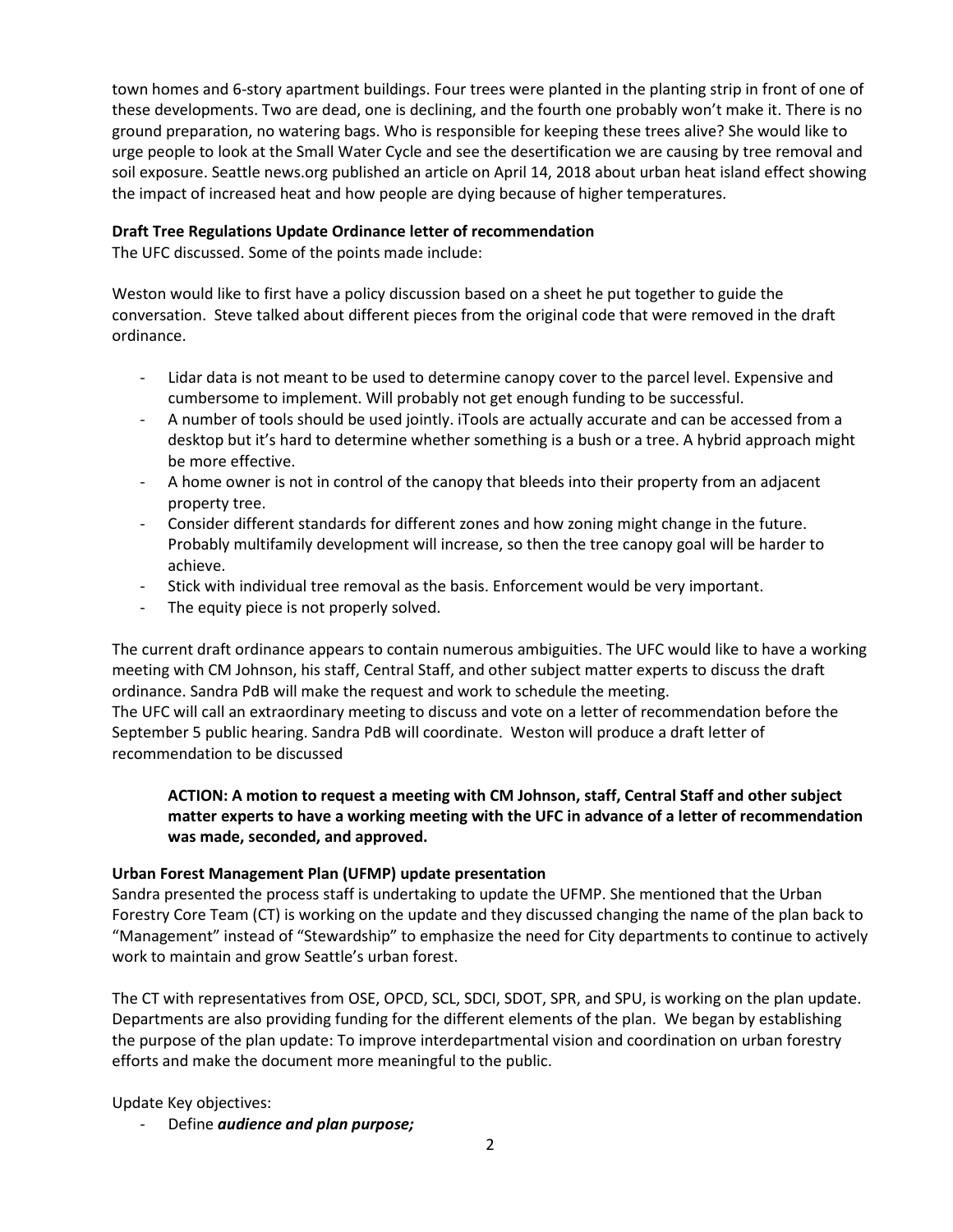- Redo *goals* to align with citywide and departmental goals and incorporate community input and currently underdeveloped topics like equity and risk management
- Redo *action agenda* to identify and prioritize new actions to align with the new plan goals.
- Update *monitoring* section to have clearer performance metrics and process for monitoring
- Inform *budget priorities*

The CT has been keeping the UF Management Team abreast of progress to make sure departmental leadership support the effort. The team agreed that specific pieces of work will need to be moved forward by sub-committees. We created the inclusive engagement sub-committee to create a plan to engage historically underrepresented communities.

In 2015, OSE applied the City's Racial Equity Toolkit to the 2013 plan update and found that we didn't do adequate inclusive engagement.

Public outreach will be carried out in two phases, with initial outreach focusing on inclusive engagement of historically under-represented communities and key stakeholders. The information gleaned from the first phase will inform the first draft of the update which then will be shared for public comment (Phase II).

The bulk of resources are focused on reaching out to historically underrepresented communities through SPU's Community Connections, an inclusive engagement program administered by SPU's Environmental Justice and Service Equity division. Its goal is to create sustainable partnerships that aim to improve quality of life for people of color, immigrant, refugee and low-income communities. We will work in partnership with CC to develop culturally tailored strategies and will be translating key materials to facilitate this work. We will translate to the top tier languages (Cantonese, mandarin, Somali, Spanish, and Vietnamese).

Several key principles were identified that shaped the engagement approach. They are:

- A commitment to the intentional engagement with historically under-represented communities:
	- As defined by the City's Equity and Environment Initiative (EEI): people of color, native peoples, low-income populations, linguistically isolated households, and foreign-born populations.
	- We seek to engage with these communities city-wide
	- The bulk of available resources for engagement will be dedicated to seeking input from these communities.
- Traditional key stakeholder groups will also be given opportunities to provide input prior to plan drafting: tree advocates, City implementation partners, and government agencies.
- All stakeholders will be engaged at a collaborative level.
- We will provide transparency by making all comments publicly available and posting a summary with staff feedback regarding resource availability and feasibility of submitted suggestions.

The CT would like to engage the Urban Forestry Commission throughout the plan update process and would like to come back in September to engage in a more in-depth conversation for the UFC to provide input to the values, goals, strategies and actions of the plan.

Besides getting input from underrepresented communities and key stakeholders, the CT will engage a consultant to do an initial assessment and technical review of the draft plan. The initial assessment will look at current departmental roles and perspectives and determine opportunities/challenges related to the plan's goals, strategies, and actions. This effort will include analyzing current policies and programs using the [Vibrant Cities Lab Urban Forestry Assessment Tool](https://www.vibrantcitieslab.com/assessment-tool/) to assess current strengths and determine opportunities for improvement.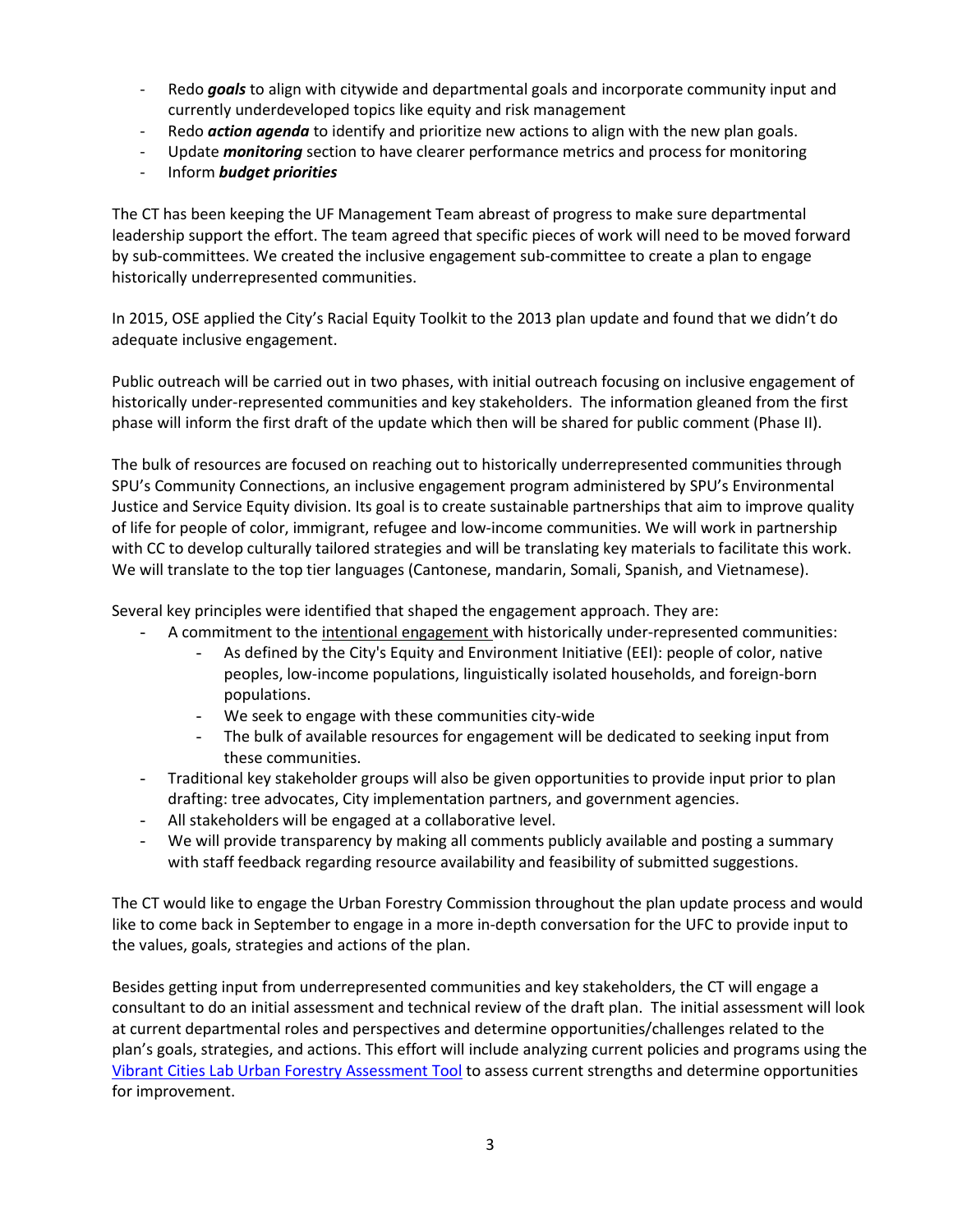The CT issued an informal RFP, since this is a small engagement, with responses due at the end of August. This project deliverable will be a report on assessment findings and recommendations on gaps and opportunities in current programs and policies. The CT will incorporate feedback along with community input prior to beginning plan drafting.

Once CT have input from the community, key stakeholders and recommendations from the Initial Assessment we will incorporate that into the first draft plan. The CT will create the plan's goals, actions, performance metrics, and monitoring framework and will produce a webinar to share the content of the draft plan.

Once the draft plan is in place, we will ask the consultant that provided recommendations based on the Initial Assessment to do a technical review of the draft. The goals of the technical review are to:

- Get an external, experienced, and objective review to ensure the plan's goals, strategies, and actions are achievable and are moving Seattle in the right direction based on specific resource constraints.
- Include nation-wide best practices to leverage Seattle's circumstances
- Review plan metrics to ensure they reflect our actions and are connected to the plan's goals and outcomes.
- Recommend other improvements identified by the consultant to make the plan stronger and more impactful.

The consultant will produce a written report detailing the process followed, findings, and final recommendations.

We will share the draft plan with the community and key stakeholders as part of the public comment, which is the second phase of public engagement.

We will record the webinar to make sure people have a chance to watch it.

We will look at public comment input and the recommendations from the technical review and incorporate them into the draft plan.

We will produce a final draft for the Mayor to review and approve.

The last part of the plan update is to submit to City Council for their adoption

Update timeline:

- Inclusive engagement: July October, 2018
- Initial assessment: August October, 2018
- Plan goals, strategies and actions draft: Nov, 2018 March, 2019
- Draft plan public comment: April June, 2019
- Final plan production: July November, 2019
- Submittal to Mayor's Office for approval: November, 2019

We want to make sure people are able to follow the plan update process. We are creating a webpage for the 2018 UFMP update and will include a link to the survey for people to provide input. We are going to be posting the comments (just like we did when we last updated the plan in 2013) and Sandra is going to be the point of contact

### **Councilmember Lisa Herbold visit**

CM Herbold staff Alex Clardy attended in stead of the Councilmember who is still at Council chambers. They have concerns about the ordinance as drafted now. One of the concerns is that it doesn't include protection for exceptional trees. CM Herbold staff Newell Aldrich worked with then CM Licata on tree goals and legislation.